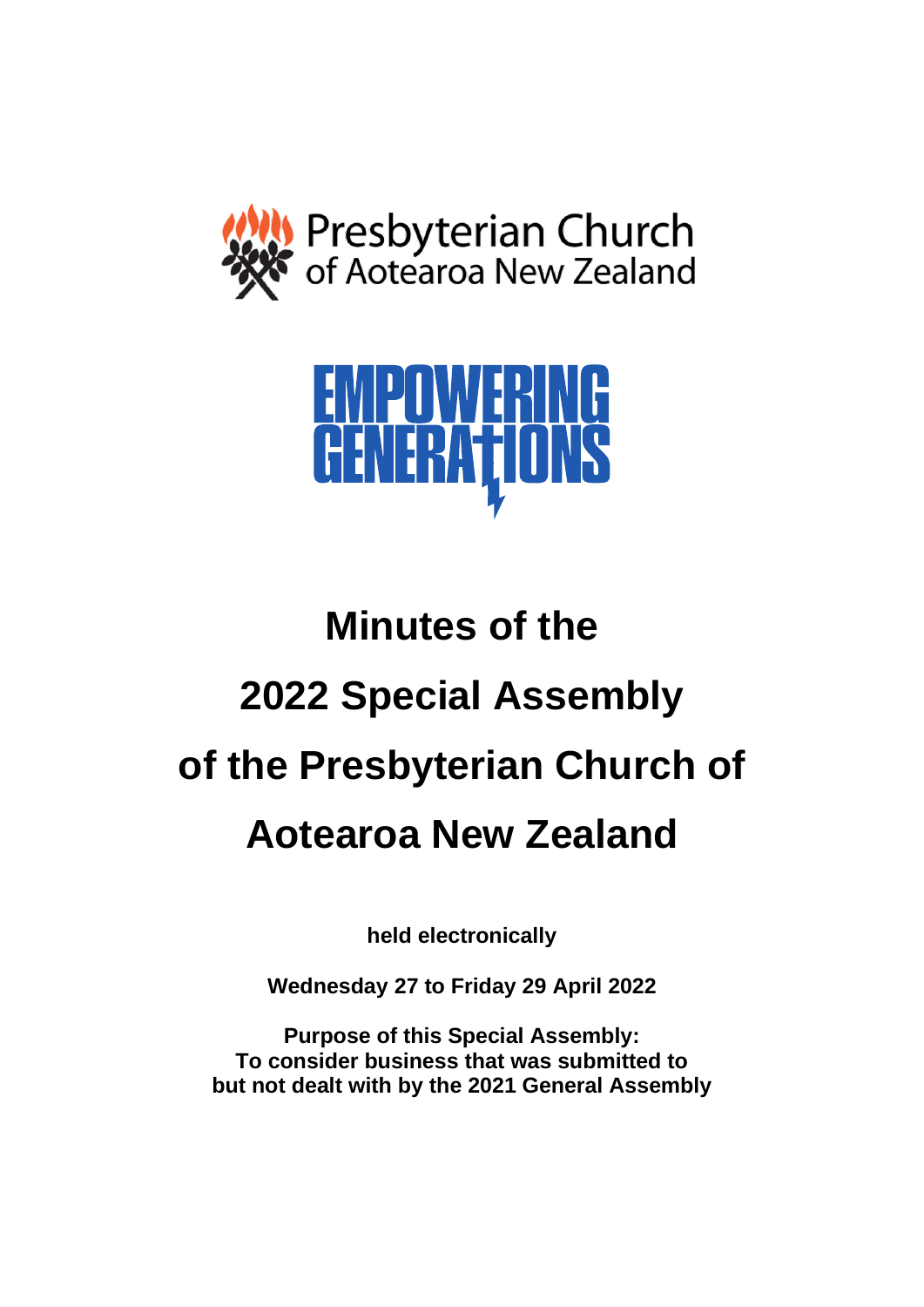# **Index**

| Assembly Roll                                 | Page<br>3      | <b>Interchurch Bioethics Council</b>        | Page<br>16      |
|-----------------------------------------------|----------------|---------------------------------------------|-----------------|
| Assembly procedures                           | 4              | Leadership Sub-committee                    | 5, 11           |
| Book of Order Advisory Committee              | 5              | <b>Memorial Minute</b>                      | 19              |
| <b>Christian World Service</b>                | 7              | Minister teams (Proposal 11)                | 18              |
| <b>Church Property Trustees</b>               | $\overline{7}$ | Mission Enterprise Fund (Proposal 9)        | 18              |
| Church property sales (Proposal 1)            | 18             | Other recognised ministries (Proposal 10)   | 18              |
| Comprehensive vote of thanks                  | 18             | Nominating Committee                        | 8               |
| <b>Congregational Reviews</b><br>(Proposal 2) | 8              | Presbyterian Support NZ                     | 10 <sup>1</sup> |
| Connected decision making<br>(Proposal 3)     | 8, 11          | Presbyterian Women Aotearoa NZ              | 10              |
| Criminal Justice (Proposal 5)                 | 18             | PressGo Board                               | 6               |
| Doctrine Core Group                           | 6, 8           | <b>Theological Education and Leadership</b> | 9, 14           |
| Eco Church (Proposal 6)                       | 16             | Theology of Ordination (Proposal 12)        | 10, 14          |
| Emissions Reduction (Proposal 7)              | 12             | Theology of Property and Money              | 11, 14          |
| Inclusivity (Proposal 8)                      | 12             |                                             |                 |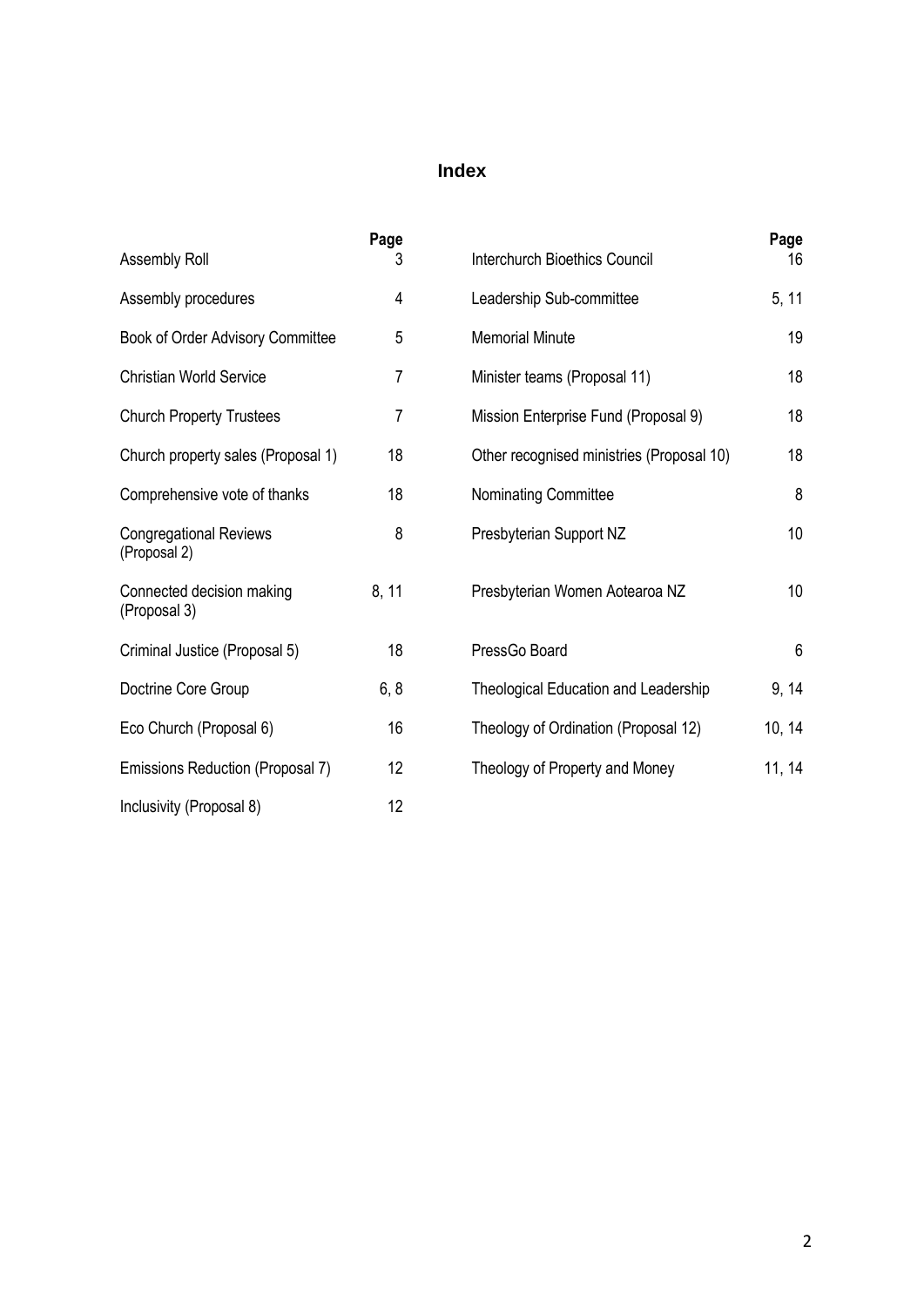#### **Minutes of Session 1 of the Special Assembly held electronically at 1.30 pm Wednesday 27 April 2022.**

Ministers and ruling elders of the Presbyterian Church of Aotearoa New Zealand, commissioned as members of the Special Assembly, together with associate and observer members, convened electronically to consider business submitted to but not considered by the 2021 General Assembly.

The Right Reverend Hamish Galloway, Moderator of the General Assembly, constituted the Assembly with prayer and worship.

# **Roll of 2022 Assembly**

The Clerk of Assembly moved, it was seconded and agreed:

[22.001] That the Roll of the Assembly, as laid on the table, be accepted.

Moderator: Rt Rev Hamish Galloway Acting Clerk: Ms Heather McKenzie

> Northern Presbytery Ministers: Howard Carter, Andrew Cox, Talaitupu Fa'amausili, Colin Gordon, Richard Gray, Caleb Hardie, Becky Heale, Emma Keown, Stuart Lange, Kon-Tiki Makani, John Malcolm, Mark Maney, Colin Marshall, Craig Millar, Sylvia Miller-Hardie, Steve Millward, Chris Moresi, Robin Palmer, Richard Ward, Johannes Suwantika, Micah Tang Elders: Cunningham Atchison, Malcolm Boyd, Kim Garner, Aaron Geddis, Bernie McClean, Stuart

> McNab, Cherie Moran, William Purcell, Stewart Milne, Sherilyn Shand, Naomi Tamangaro Young Adult: Edd Smart

Te Aka Puaho: Ministers: John Thrupp Elders: Marina Rakuraku, Honey Thrupp

Pacific Presbytery Ministers: Ieriko Afamasaga Pio Leatisolomua, Elema Maea, Siitia Siitia-Asi Elders: Penisimeni Alapaki, Efi Efaraimo, Veinga Kaue, Emele Potusa Young Adult: Miura Elikana,

Kaimai Presbytery Ministers: Ron Bennett, Nigel Crocombe, Kevin Finlay, Reece Firth, Philip Potgieter, Jaco Reyneke, Sharon Ross Ensor, Sandra Warner, Rob Williams Elders: Rineke Brosnahan, Graeme Kitto, Valerie Milne, Elaine Riddell, Graham Robertson, Marion Sanders, Adrian Taylor, Martin Vincent, Vanya Wallis, Bruce Watkins, Jo Waugh. Young Adult: Hannah Millar, Leiona Tupou

Presbytery Central

Ministers:

Sally Carter, Lorna Clarke, Diane Gilliam-Weeks, Donald Gordon, David Jackson, Steve Jourdain, Jin Sook Kim, Hamish Kirk, Bobby Kusilifu, Allister Lane, Paula Levy, Michelle Loveday, Paul Loveday, Sebastian Murrihy, Nathan Parry, Rhyan Prasad, Wayne Toleafoa, Brett Walker, Reg Weeks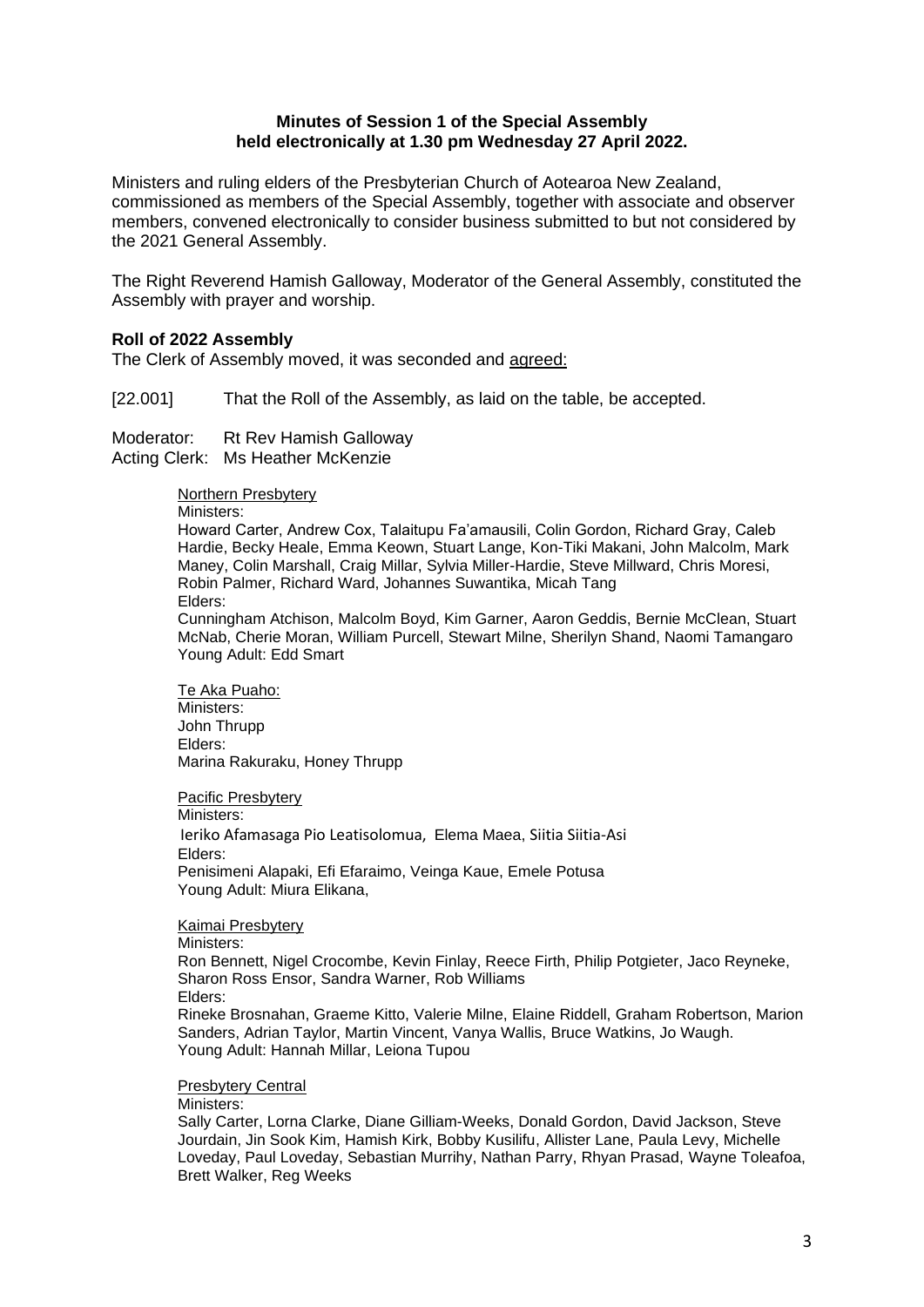Elders:

Paul Barber, Setete Curtis, Peter Gush, Margaret Haliburton, Raymond Hansen, Jean Harris, Mailigi Hetutu, Joanne Magill, Enrino Pasullean, Gael Riddiford, Margaret Rushbrook, Sally Russell, Christine Spall, Shirley Spooner, Sue Staveley, Silas Stedman, Benjamin Tennant, Euan Thomson, John Wilkie, Young Adult: Samuel Allen, Harry Troughton

Alpine Presbytery

Ministers: Jonathan Barb, Philip Bettany, Jess Dreardon, Rory Grant, Martin Harrison, Joohong Kim, Chris Purdie, Michael Reid, Lynmaree Sopoaga, Martin Stewart, Johanna Warren Elders: Malcolm Bishop, Lindsay Evans, Andrea Grant, Elaine Henry, Tracey Pons, Judith Souness, Gerard Stanbury, David Troughton. John Vargo, Jill White Young Adult: Kayla Crampton, Vevesi Togiaso

Southern Presbytery

Ministers:

Peter Dunn, Lynne Hall, Aaron Johnstone, Clare Lind, Hayden Luke, Ed Masters, Tom Mepham, Clay Peterson Oliveira, Tengaru Paniora, Nyalle Paris, Erin Pendreigh, Rob Pendreigh, Rainier Raath, Jordan Redding, Jonathan Ryan, John Schoneveld. Anne Thomson

Elders:

Barbara Carston, Joy Creighton, Craig Donaldson, Bronwyn McCall, Helen McLeish, Monique Patterson, Rachel Tombs

Young Adult: Michelle du Plessis, Jonathan McLeay, Jonathan Sunderland

Presbyterian Women Aotearoa New Zealand Faaolataga Leasi, Mavis Duncanson

# **Assembly procedures**

The Rev Alistair McBride, Assembly Business Work Group Convener, explained Assembly procedures.

Mr McBride moved, it was seconded and agreed:

[22.002] That the reports and proposals printed in the Assembly Reports be received and be the working documents of the Assembly.

Mr McBride moved, it was seconded and agreed:

[22.003] That the Standing Orders as printed be adopted as the Standing Orders for this Assembly with the deletion of the last lines of clauses 17 & 23.

Mr McBride moved, it was seconded and agreed:

[22.004] That leave be granted for changes to be made to recommendations, or to withdraw recommendations, as listed in Section C of the White Book.

Mr McBride moved, it was seconded and agreed:

[22.005] That Chris Wiltshire, Rev Marty Redhead and Brad Kelderman be appointed timekeepers for this Assembly.

Mr McBride moved, it was seconded and agreed:

[22.006] That Rev Andrew Howley be appointed as the scrutineer for this Assembly.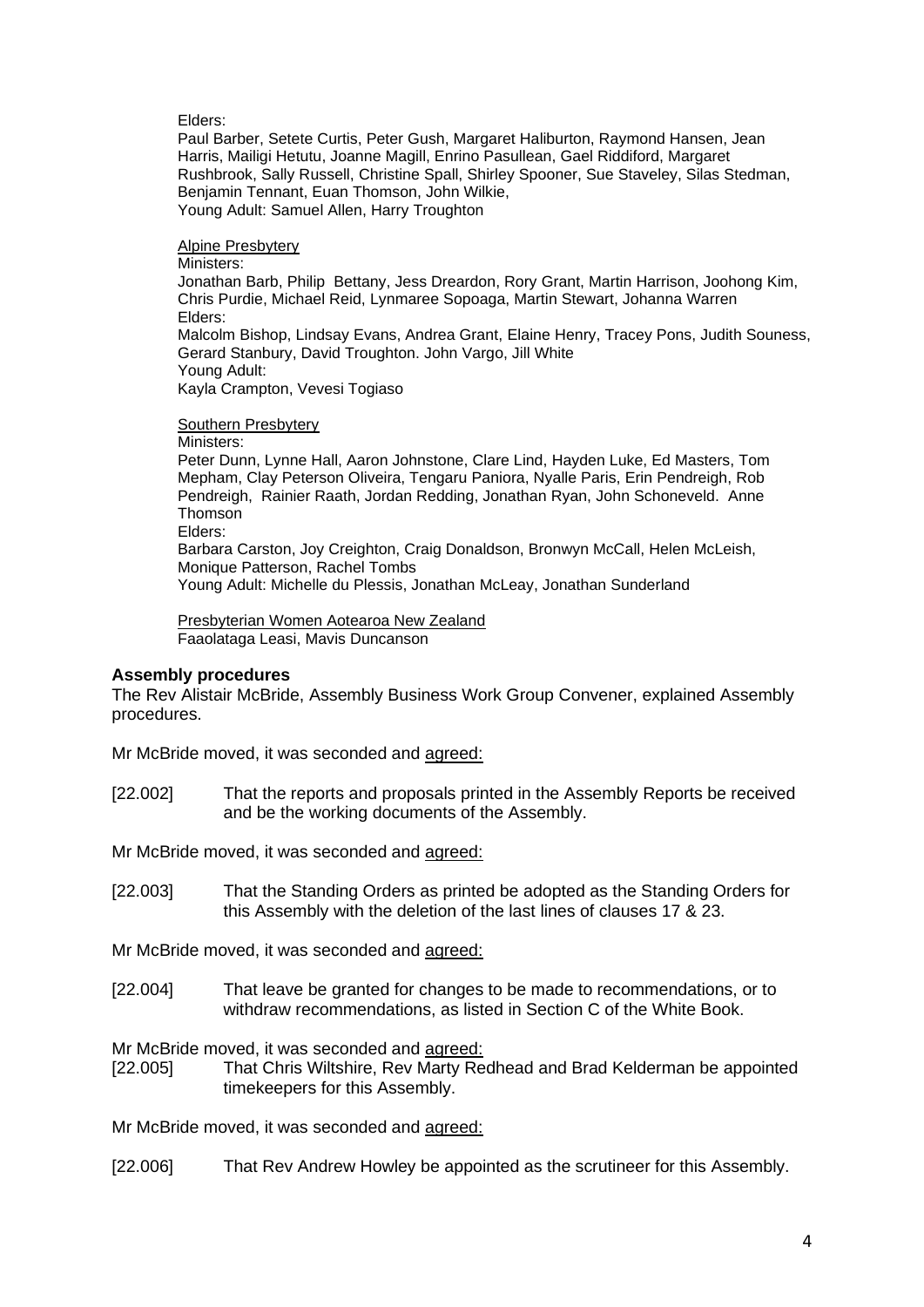Mr McBride moved, it was seconded and agreed:

[22.007] That Rev Shona Bettany be appointed Assembly Deputy Clerk until the close of the 2022 Special Assembly meeting.

Mr McBride moved, it was seconded and carried:

- [22.008] That the Facilitation Group, under Standing Order 24, comprise Rev Chris Elliot, Rev Anne Stewart and Rev David Coster.
- Mr McBride moved, it was seconded and carried:
- [22.009] That the following church councils be granted leave to meet during the Special Assembly: Knox Dunedin, St Albans Christchurch, Nawton Hamilton.

The Assembly Clerk moved, it was seconded and agreed:

[22.010] That the memorial minute for the Rev Ned Ripley be placed in the records of the Assembly.

The Assembly Clerk moved, it was seconded and agreed:

[22.011] That the Assembly recognise the following associates: Rev Alistair McBride, Mrs Marina Robati-Mani (Assembly Business Work Group), Ms Marilyn Wallace, Rev Dr Kerry Enright (Book of Order Advisory Committee), The Very Rev Richard Dawson.

#### **Book of Order Advisory Committee**

Ms Marilyn Wallace, Book of Order Advisory Committee Acting Convenor, moved, it was seconded and carried:

- [22.012] That the amendment to Chapter 5 of the Book of Order as set out in Appendix 1 to the supplementary report of the Book of Order Advisory Committee be accepted and remitted to presbyteries and church councils under the special legislative procedure.
- [22.013] That the amendment to the Book of Order, as set out in Appendix 1 to the Book of Order Advisory Committee's supplementary report, be adopted as an interim provision having force until the next General Assembly meets.

#### **Leadership Sub-committee**

Ms Katerina Solomona was associated with Assembly.

Rev Rhyan Prasad moved *en bloc,* it was seconded and carried:

- [22.014] That, in order to maintain a Certificate of Good Standing, and thus remain on the Ministerial Roll, ministers be required to fulfil the following compliance actions:
	- a. Attend mandated Church ethics and risk management workshops at least once every three years.
	- b. Obtain a Police check every three years, and when accepting a call to a new position, and provide a copy to their presbytery.
	- c. Attend regular professional supervision and provide to the presbytery an annual attendance report from their supervisor.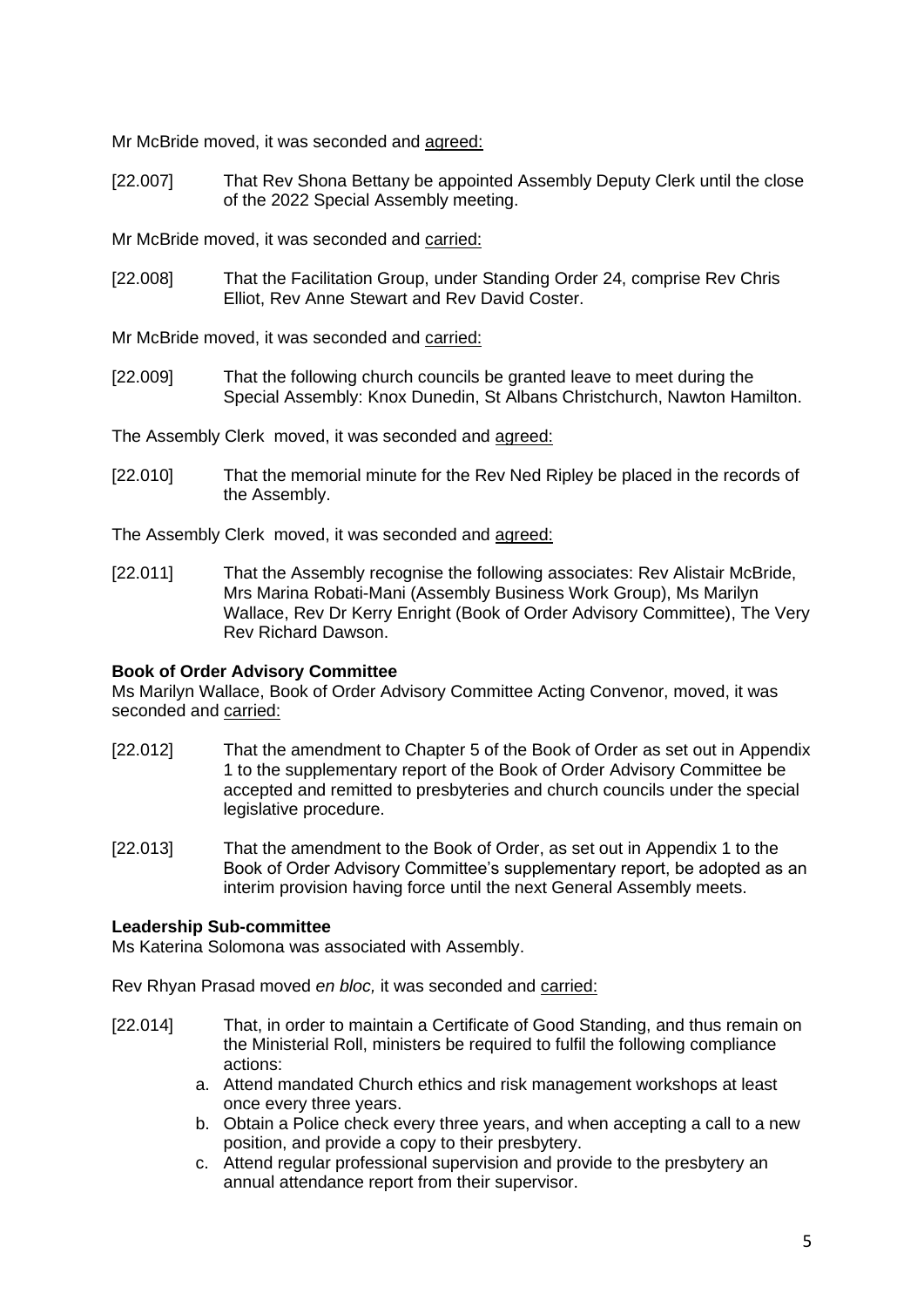[22.015] That, in order for a provisional Certificate of Good Standing to remain valid, presbyteries be required to monitor the schedules of study for new or incoming ministers and sign these off annually as progressing or completed.

Mr Prasad moved *en bloc*, it was seconded and carried:

- [22.016] That "Local Ministry Team" be renamed "Local Shared Ministry".
- [22.017] That the following proposed changes for Local Shared Ministry be approved: a. Establishment and appointment processes that aim for a well facilitated and consultative approach to form a Local Shared Ministry team.
	- b. Removal of individual training agreements and probation periods.
	- c. Appointment of trained enablers to support and resource Local Shared Ministry teams.

Debate on the Leadership Sub-committee's report was suspended.

# **PressGo Board**

Rev Mose Taumaoe and Ms Lisa Wells were associated with the Assembly. Both spoke to the report and responded to questions for clarification.

Mr Taumaoe moved, it was seconded and carried (138/8):

[22.021] That PressGo's role in sharing resources nationally, particularly through its administration of the Mission Enterprise Fund, be affirmed.

# **Doctrine Core Group**

Rev Dr Stuart Lange, spoke to the Doctrine Core Group's report. He moved, it was seconded and carried (133/10):

- [22.022] That, for the sake of greater clarity and shared understanding, a Statement on the Formula, fundamental doctrines and liberty of conviction, as set out in Appendix 1 to the Doctrine Core Group's report, be adopted.
- Dr Lange was granted leave to withdraw the following report recommendation after advising that this did not require a decision of Assembly.
- [withdrawn] *That the material on the Church website about Statements of Faith be revised, as set out in Appendix 2 to the Doctrine Core Group's report, so as to align with Book of Order Regulation 1.1(1-7).*

Dr Lange was granted leave to introduce a motion about 'hate speech' legislation.

He moved, it was seconded and carried (126/17):

- [22.024] That, in relation to proposed 'hate speech' legislation, it be resolved:
	- (a) That in consistency with biblical teachings, this Church rejects all racism, extremism, hatred, toxic speech, incitements to hatred, and incitements to violence, and agrees that dangerous, threatening and hostile speech should be constrained by law.
	- (b) That this Church is concerned for society's foundational liberties of thought, religious belief, and expression, as set forth in the New Zealand Bill of Rights,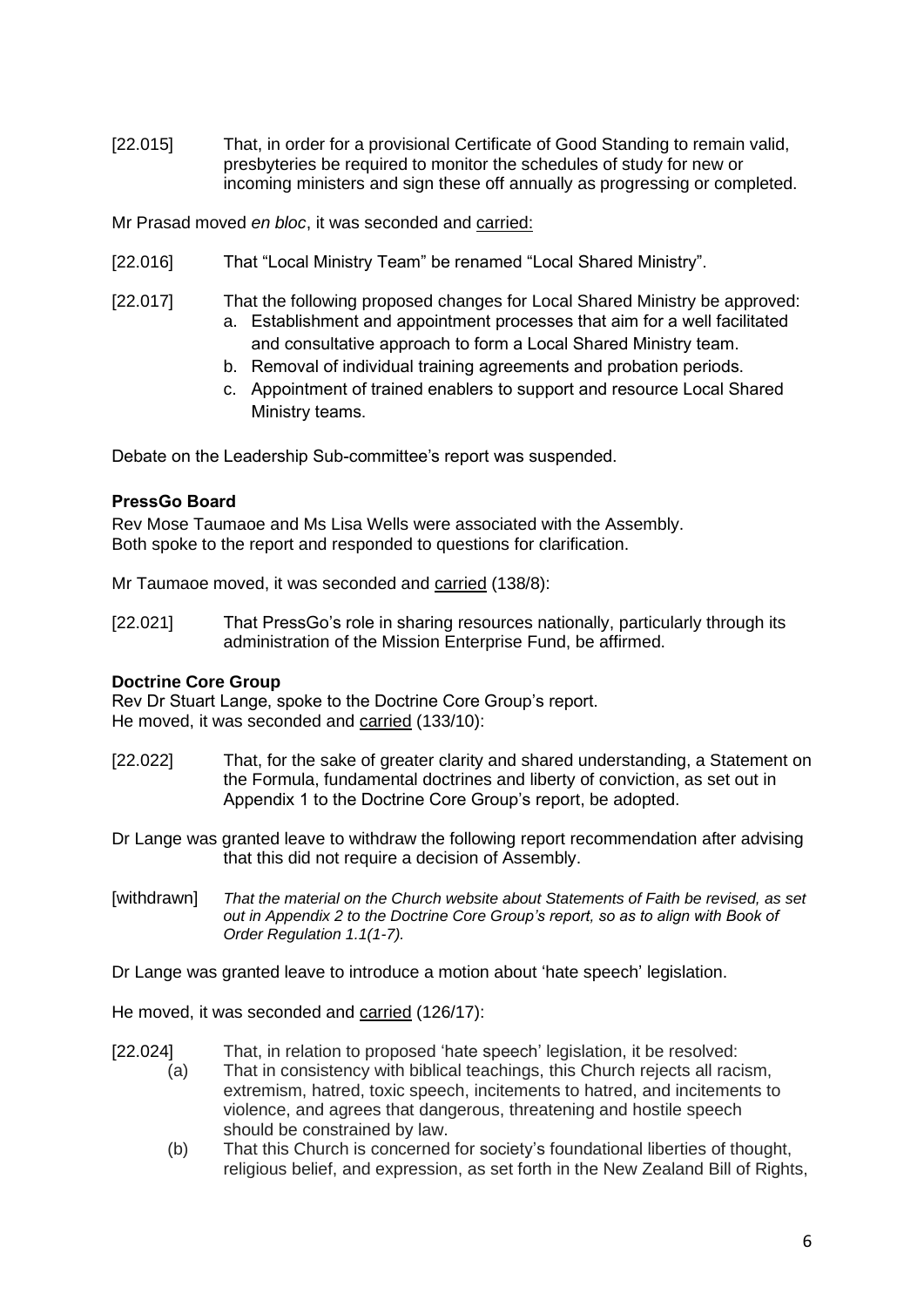and urges Parliament to ensure there are very clear definitions in the legislation distinguishing between truly dangerous hate speech and the general rights of all New Zealanders to hold and express diverse beliefs and opinions, even though any such beliefs and opinions may sometimes be seen as disagreeable or offensive by some.

(c) That this resolution be communicated to the Prime Minister, Minister of Justice, Select Committee, and other Members of Parliament.

Debate on the Doctrine Core Group's report was suspended.

#### **Presbyterian Church Property Trustees**

Mr Andrew Souness and the Rev Dr Ron Mills were associated with the Assembly. They responded to questions for clarification.

- Mr Souness was granted leave to amend motion [22.026]. He then moved the motion as amended, and this was seconded.
- [22.026] That, in the light of the Trustees' call to action, the General Assembly:
	- (a) invite presbyteries to work together with the Church Property Trustees and the Synod of Otago and Southland, and its joint Property Work Group, to develop a plan and to enable over time fit for purpose buildings to be located in appropriate places in New Zealand, and that 'fit for purpose' include attention to the energy and waste efficiency of buildings with the aim of reducing environmental impacts as much as possible.
		- (b) invite the Trustees to report to the 2023 General Assembly with the plan and an assessment of what it will take to achieve this; and
		- (c) invite the Trustees to report to the 2023 General Assembly on compliance with the amended Earthquake Policy timetable.

A proposed amendment, to include the word 'accessibility' was lost (68/70).

The substantive motion was carried (129/10).

Business was adjourned to resume at 9 am Thursday 28 April 2022.

The Moderator of Te Aka Puaho pronounced the Benediction.

#### **Minutes of Session 2 of the Special Assembly 2022 held electronically at 9am Thursday 28 April 2022.**

Ms Katerina Solomona led the Assembly in devotions.

#### **Christian World Service**

Mr Murray Overton, Director of Christian World Service was associated with the Assembly. He addressed the Assembly on the work of Christian World Service.

Mr Overton moved, it was seconded and carried (138/4):

[22.027] That the Big Hearts Connected World campaign be endorsed.

#### **Nominating Committee**

Ms Liz Whitehead, Nominating Committee convenor, was associated with the Assembly. Ms Whitehead moved, it was seconded and carried (142/1):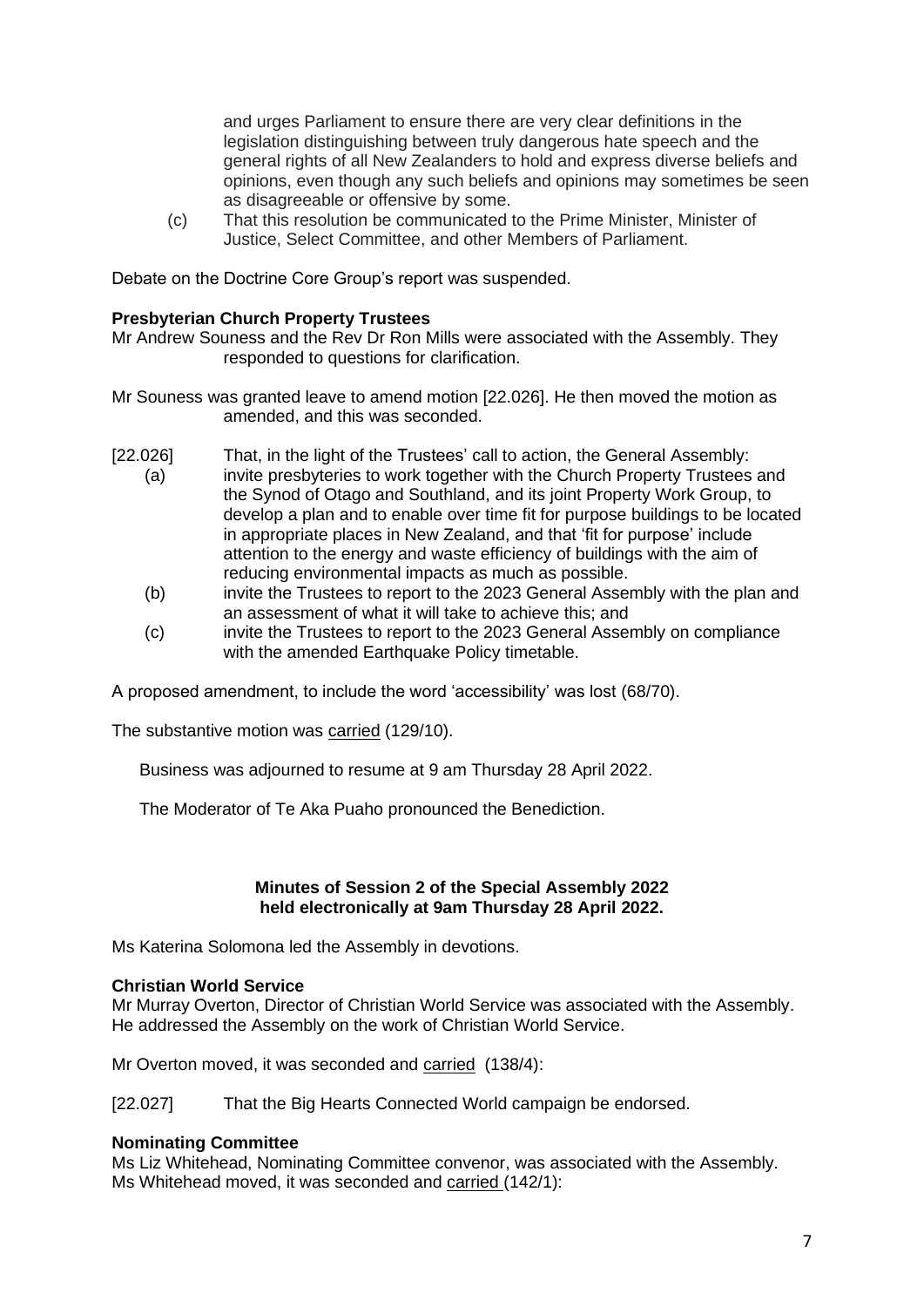[22.028] That the following people be appointed to the named committees: PressGo - Rev Vaione (Pennie) Togiatama-Otto, Book of Order Advisory Committee – Mr Efi Efaraimo.

# **Doctrine Core Group (resumed)**

Rev Dr Stuart Lange advised that the terms of reference for the Doctrine Core Group were unclear, and he was granted leave to amend motion [22.025].

Mr Lange moved, it was seconded and agreed:

[22.025] That the Terms of Reference of the Doctrine Core Group be referred to the Council of Assembly for review and development.

# **Proposal 2: Congregational Reviews**

Rev Diane Gilliam-Weeks spoke to a proposal to make the provisions for reviewing a congregation more flexible. She moved, it was seconded and carried (137/5):

- [22.029] That Book of Order chapter 5.10 be amended as follows
	- "5.10 Review of a congregation on the initiative of presbytery:
		- (1) A presbytery may appoint a commission to review the future of a congregation, with the options of continuing its mission, renewing its life and mission, or if need be, dissolution."

# **Proposal 3: Connected Decision Making**

Rev Dr Emma Keown presented a proposal to restructure the Council of Assembly membership. She was granted leave to amend motion [22.031] by deleting clause **i**v.

Dr Keown moved motions [22.030] to [22.033] *en bloc*, and this was seconded.

- [22.030] That an additional responsibility be added to the Council of Assembly, namely "to promote and support collaboration between presbyteries."
- [22.031] That, to better connect the Council of Assembly and presbyteries, the voting membership of the Council be revised as follows: i. each of the five regional presbyteries appoint a member to the Council of Assembly, ii. Te Aka Puaho and Pacific Presbytery each appoint a member to the Council of Assembly, iii. each of the seven presbyteries submit one further name to the Nominating Committee, which would then discern up to six additional members for appointment to the Council of Assembly, in order to ensure a balance in membership such as age, gender, minister/elder and ethnicity, iv. the Council of Assembly elect a Convenor and a Deputy Convenor from its members.
- [22.032] That, in addition to the voting members, the following be non-voting members of the Council: the Moderators of General Assembly, Te Aka Puaho and Pacific Presbytery; a representative of the Synod of Otago and Southland; one representative of the Presbyterian Church Property Trustees; and the Assembly Executive Secretary.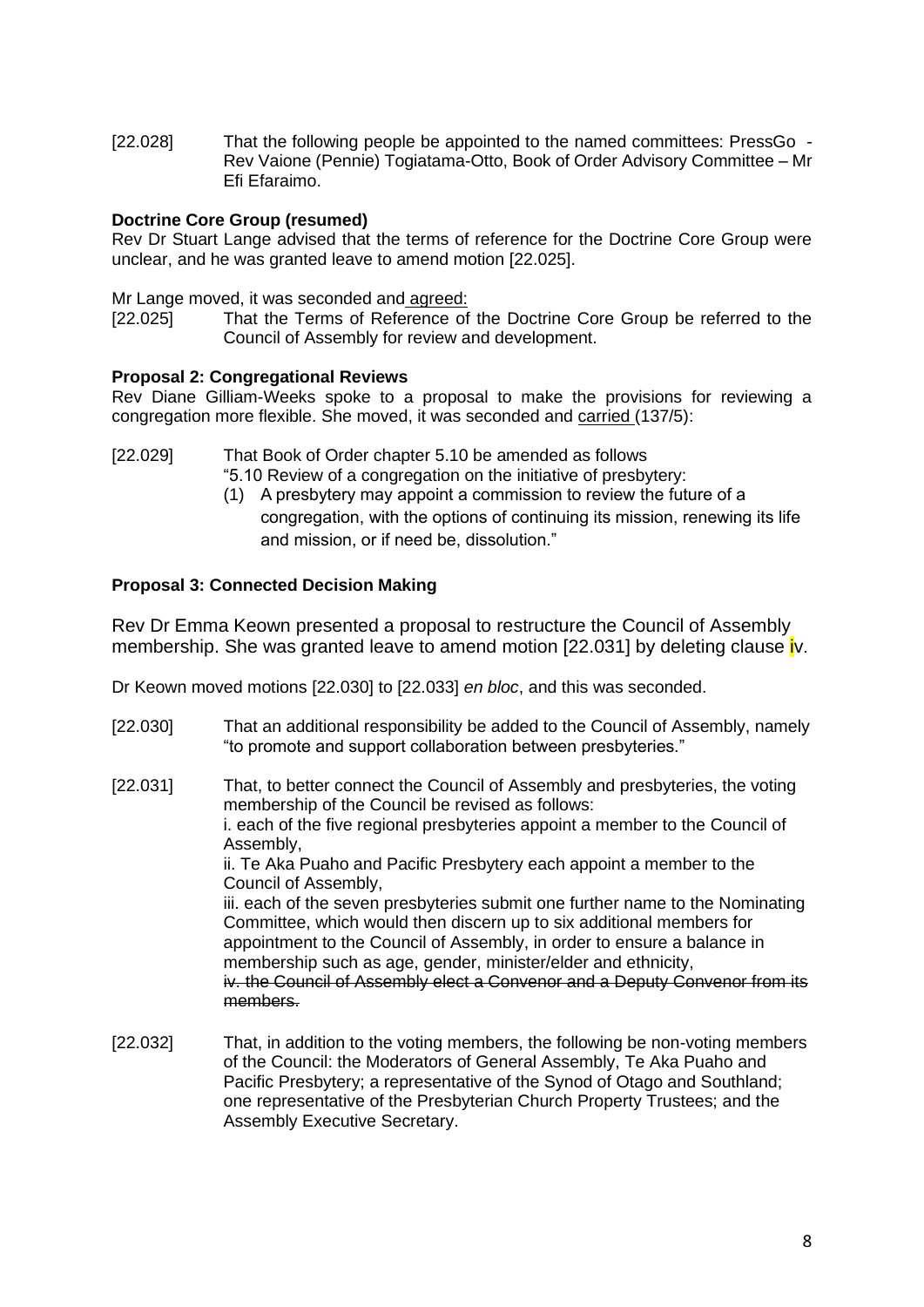# [22.033] That the term of appointment to Council of Assembly remain at four years.

Rev Dr Kerry Enright, of the Book of Order Advisory Committee, presented the opinion of the committee that the second motion of this proposal was inconsistent with the basic structuring of the Church relating to the role of the Assembly in appointing the members of its key committee. Dr Enright responded to a question for clarification.

A series of questions for clarification about the proposal were then responded to by Dr Keown.

Debate was suspended.

# **Theological Education and Leadership Training (TELT)**

Rev Simon McLeay and the Rev Dr Geoff New were associated with the Assembly.

The report of the Theological Education and Leadership Training (TELT) Task Group was presented and questions for clarification were responded to by Mr McLeay.

Mr McLeay moved en bloc, and it was seconded:

| $[22.034]$ . | That the partnerships with Te Aka Puaho and the Synod of Otago and<br>Southland, in providing training for ministry and leadership, be affirmed.                                                                           |
|--------------|----------------------------------------------------------------------------------------------------------------------------------------------------------------------------------------------------------------------------|
| [22.035]     | That the principle of all leaders and ministers in the Church being life-long<br>learners, be affirmed.                                                                                                                    |
| [22.036]     | That presbyteries be invited to encourage ministers, before they take up a<br>new position, to develop a professional development plan.                                                                                    |
| [22.037]     | That the Council of Assembly be encouraged to implement a structure that<br>addresses the need for lay and ordained training and the oversight of all<br>training for the national church, as proposed in the TELT report. |
| [22.038]     | That the current resourcing level of the Knox Centre for Ministry and<br>Leadership be maintained at 4.5 FTE.                                                                                                              |
| [22.039]     | That the principle of fully funding ministry internships from the Assembly<br>budget be adopted.                                                                                                                           |
| [22.040]     | That consideration be given to developing new ministry pathway options as<br>set out in the body of the Theological Education and Leadership Training<br>report.                                                           |
| [22.041]     | That the Church expresses its appreciation for the initiatives undertaken by<br>the Presbyterian Research Centre in developing their online presence and                                                                   |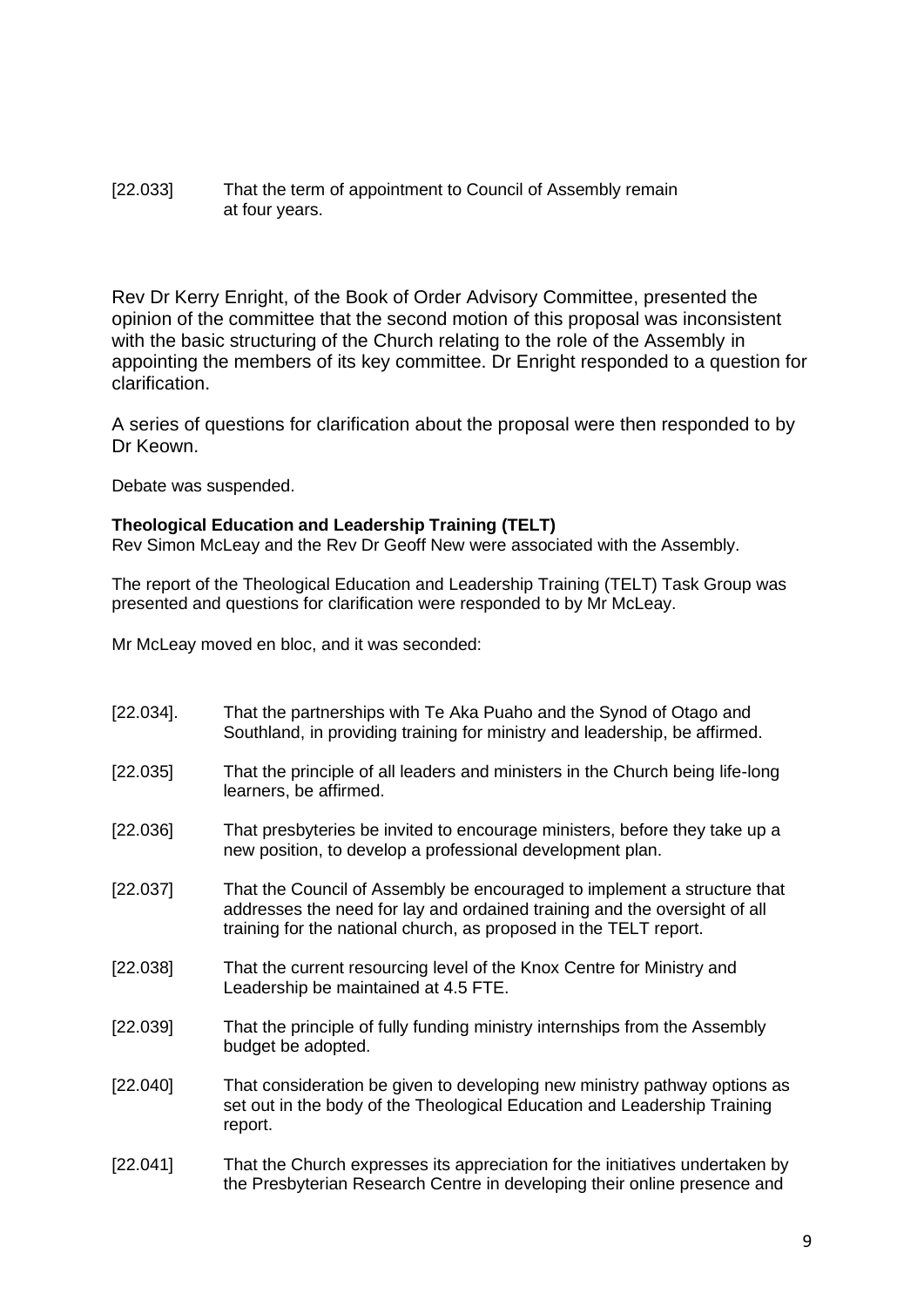collaborating and connecting to further align their resourcing with the needs of ministers and the wider Church.

- **Proposal 12 (Theology of Ordination)** was also presented, moved and seconded, for information only at this stage, as it had relevance to the TELT recommendations.
- [22.042] That the Doctrine Core Group prepare a statement for the next General Assembly that updates the theology of ordination of the Presbyterian Church of Aotearoa New Zealand, including a theology of baptism as it relates to ordination, and that any proposals to develop a new Order in the Church be considered after the Assembly accepts an updated statement.

The recommendations of the Task Group were referred to Dialogue Groups for discussion.

The Assembly resumed in plenary session.

#### **Presbyterian Support New Zealand**

Mr Andrew Johnston, Presbyterian Support NZ Chair, and Dr Prudence Stone, Presbyterian Support NZ Executive Officer, were associated with the Assembly. They spoke to their report.

Mr Johnston moved, it was seconded and carried (131/6):

Mr Johnston was granted leave to slightly amend the motion.

[22.043] (*As amended):* That presbyteries be encouraged to find consistency of method in engagement with Presbyterian Support, that can enable and motivate presbyteries and congregations to initiate more joint activities in the interests of the communities we serve.

Mr Johnston moved, it was seconded and carried (114/21):

[22.044] That the Council of Assembly be asked to consider lifting its support, in the next budget round, of the Church's annual contributions to PresCare.

Business was adjourned at 12.35 pm to resume at 1.30 pm.

#### **Minutes of Session 3 of the 2022 Special Assembly 1.30pm Thursday 28 April.**

The Moderator conducted a resourcing interview with James Beck on the theme of empowering generations.

The Moderator welcomed the Very Rev Ray Coster to the Assembly and acknowledged his work as the Church's White Ribbon Ambassador, and as a member of the Central Committee of the World Council of Churches.

The Very Rev Richard Dawson took the Moderator's chair.

#### **Presbyterian Women Aotearoa New Zealand**

Dr Mavis Duncanson moved *en bloc*, it was seconded and carried (134/7):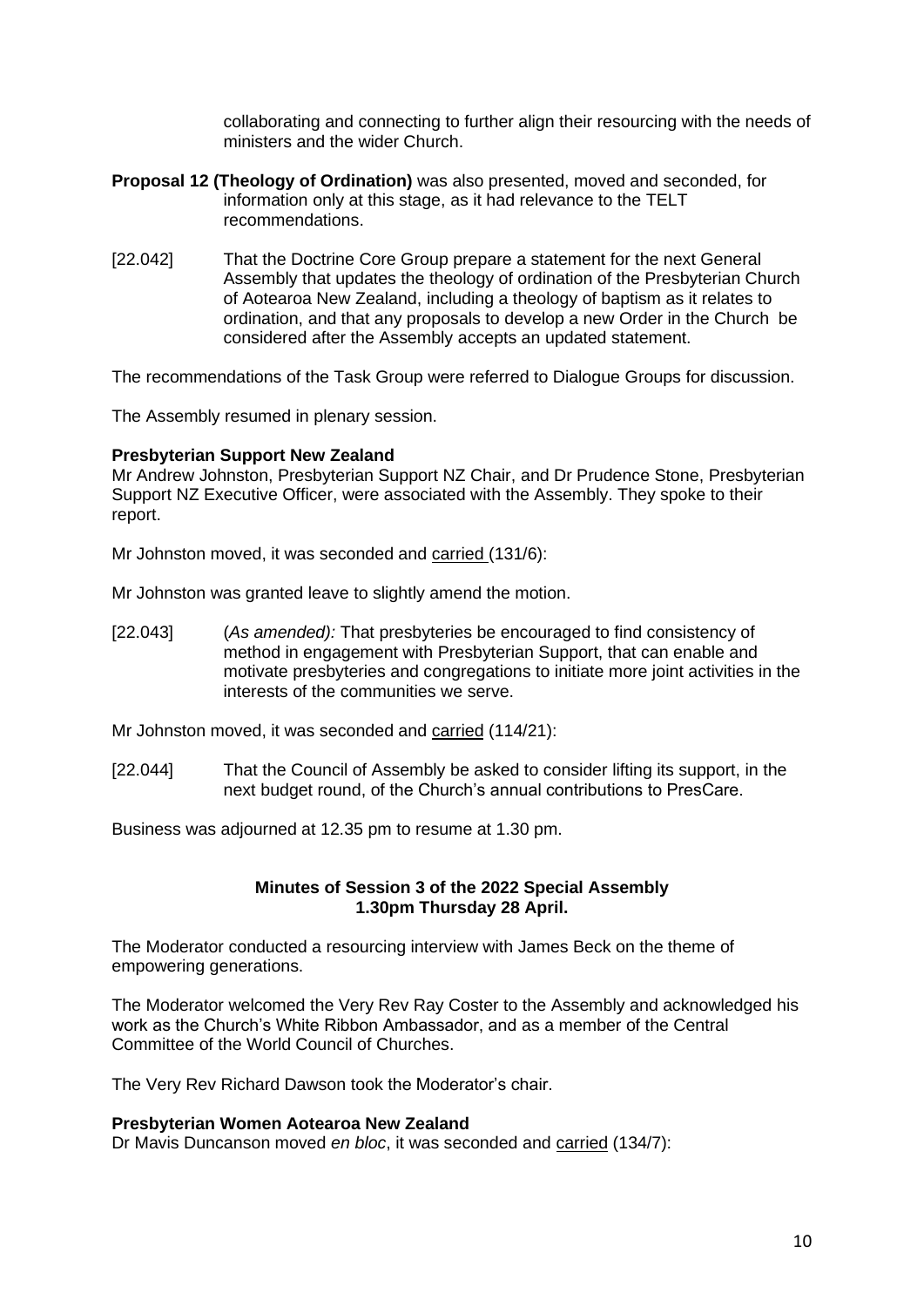- [22.045] That Presbyterian Women Aotearoa New Zealand national and international projects and outreach be supported and actively encouraged within congregations and presbyteries.
- [22.046] That opportunities for full participation of women and girls in church courts, committees and other formal groups be actively and intentionally provided.
- [22.047] That the Government be urged to take urgent and decisive action to enable all children and their families to enjoy a good life, through eliminating child and family poverty, making healthy housing the norm, and improving food security for children and families.
- [22.048] That the World Council of Churches' Thursdays in Black campaign, committing to a world free from violence and rape, be actively supported and promoted throughout the Church.
- [22.049] That the disproportionate burden borne by women and girls as a result of human-induced climate change, especially in low- and middle-income countries, including our Pacific neighbours, be recognised and the Government be urged to take strong action to achieve climate justice and effectively care for creation.
- [22.050] That the disproportionate impact of the Covid-19 pandemic on women in Aotearoa be recognised by advocating for responses to the pandemic that protect women's rights and achieve gender equality

There was no debate.

# **Leadership Sub-committee (resumed)**

Rev Ryhan Prasad clarified aspects of the revised supervision provisions.

Motions [22.018], 22.019] and [22.020] were debated *en bloc* but voted on separately.

Mr Prasad moved, it was seconded and carried (135/5):

- [22.018] That Book of Order chapters 9 and 10 be amended to give effect to the changes proposed in the Leadership Sub-committee's report.
- Mr Prasad moved, it was seconded and carried (135/4):
- [22.019] That the requirements for the reception of ministers of other denominations to the Ministerial Roll be amended by: (1) Adding "or Religious Workers Work Visa (RWWV)" to the current NZ citizenship or permanent residency eligibility criteria. (2) replacing the requirement for 12 month membership of a Presbyterian congregation with "and approved induction program to be completed within the first year after reception."

Mr Prasad moved, it was seconded and carried (125/16):

[22.020] That, in the Book of Order Defined Terms, the definition for Supervision be amended by deleting the words "collegial and or."

# **Proposal 3: Connected decision making (resumed)**

Debate resumed on the proposal.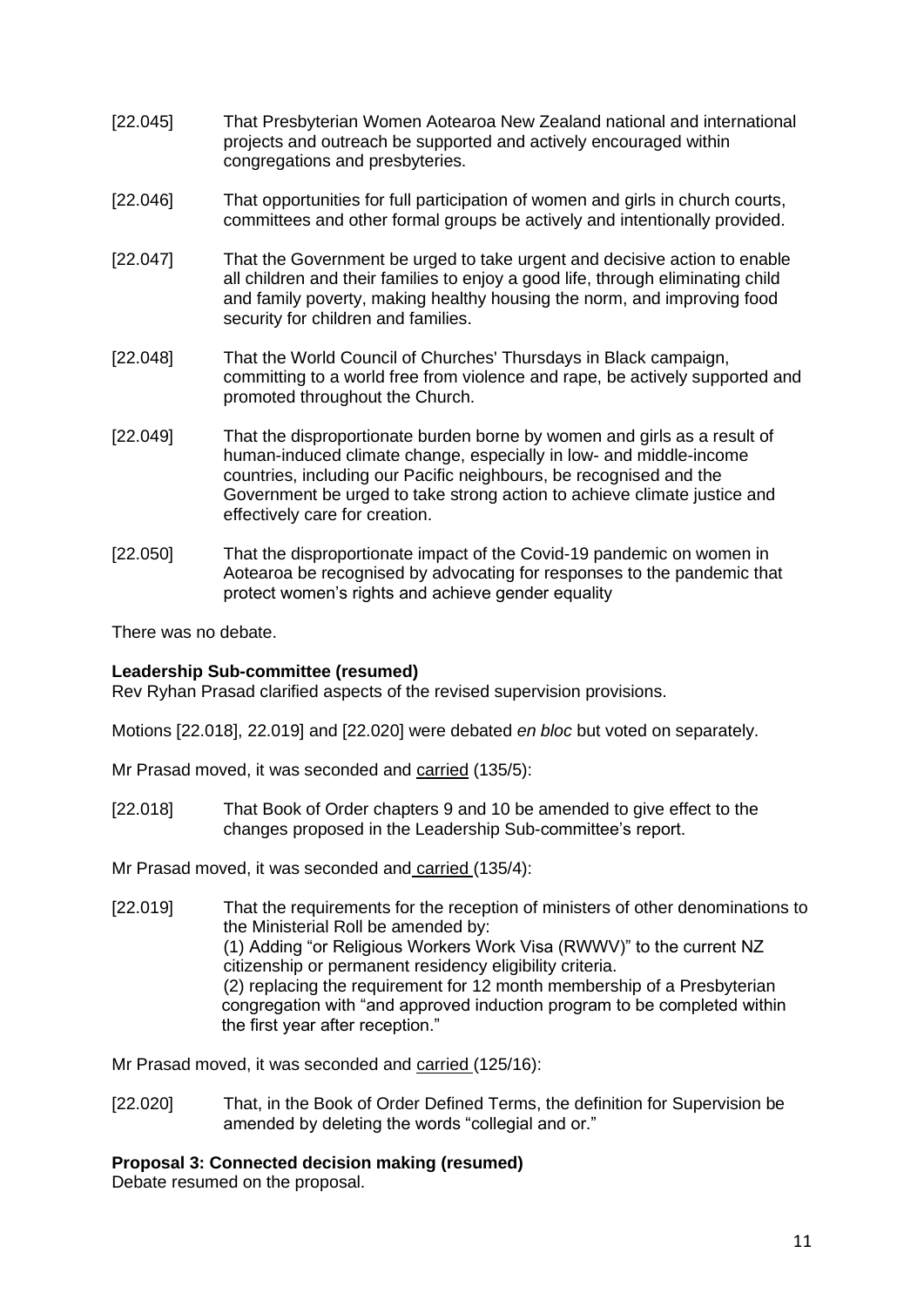Rev Anne Thompson was granted leave to bring a notice of motion about an alternative way forward in this debate.

Ms Thompson moved, it was seconded and carried (111/33):

[22.071] That the Council of Assembly be asked to engage and collaborate with the presbyteries to address the concerns raised in Proposal 3 about connected decision making, and report to the next General Assembly

The original motions of Proposal 3 were thus fallen from.

[Fallen] *[22.030] That an additional responsibility be added to the Council of Assembly, namely "to promote and support collaboration between presbyteries."* 

> *[22.031] That, to better connect the Council of Assembly and presbyteries, the voting membership of the Council be revised as follows:*

> *i. each of the five regional presbyteries appoint a member to the Council of Assembly, ii. Te Aka Puaho and Pacific Presbytery each appoint a member to the Council of Assembly,*

> *iii. each of the seven presbyteries submit one further name to the Nominating Committee, which would then discern up to six additional members for appointment to the Council of Assembly, in order to ensure a balance in membership such as age, gender, minister/elder and ethnicity,*

*[22.032] That, in addition to the voting members, the following be non-voting members of the Council: the Moderators of General Assembly, Te Aka Puaho and Pacific Presbytery; a representative of the Synod of Otago and Southland; one representative of the Presbyterian Church Property Trustees; and the Assembly Executive Secretary.* 

*[22.033] That the term of appointment to Council of Assembly remain at four years.* 

# **Proposal 7 (Emissions Reduction)**

The Rev Dr Jordan Redding spoke to the proposal. He moved, it was seconded and carried (131/9):

- [22.051] 1. That the Council of Assembly
	- a. establish a work group for an initial period of six years to i. promote initiatives to help the various parts of the Presbyterian Church reduce carbon emissions by 5% per annum; ii. report to the General Assembly regarding how the Church is progressing in reducing carbon emissions; and iii. in due course, recommend to the General Assembly steps that could be taken to further the objective beyond the six years.
	- b. Adopt A framework to monitor carbon emissions of assembly operations, make best endeavors to reduce carbon emissions of assembly operations by 5%, monitor progress and achieving that objective and report progress to each General Assembly until 2030, taking advice from the work group if it is deemed helpful.

# **Proposal 8 (Inclusivity)**

Ms Christine Spall presented the three clauses of this motion together and they were debated as a whole but were voted on separately.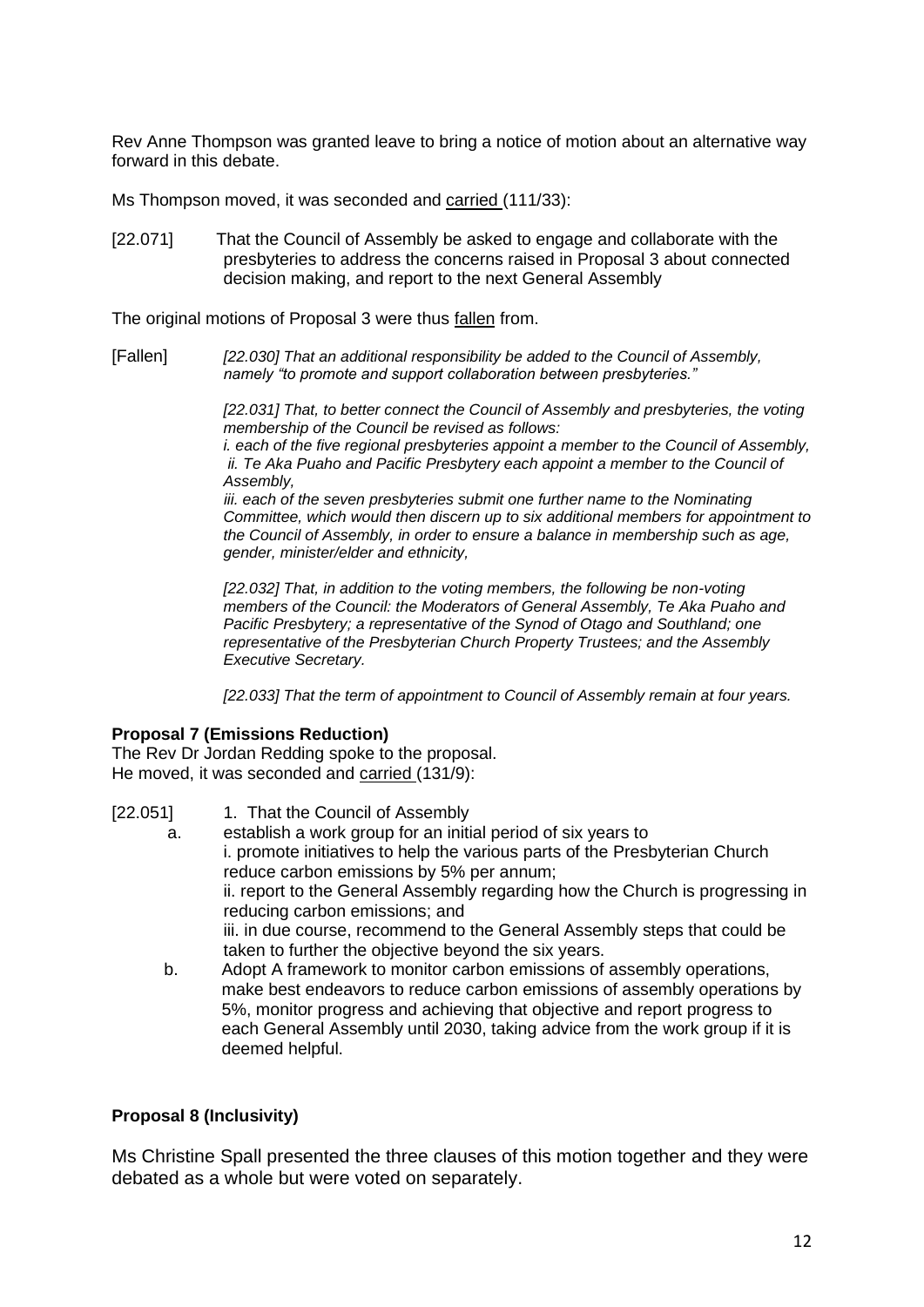Ms Spall moved, it was seconded and carried (107/38):

[22.052] a. That the Church commits to a dialogue on a way forward in a church divided over issues of sexuality, biblical morality and leadership.

Ms Spall moved, it was seconded and carried (119/23):

b. That this dialogue be led by the Moderator and Moderator Designate who will gather a group together representing a variety of views on this issue.

Ms Spall moved, it was seconded and carried (118/24):

d. That the outcomes of the dialogue be reported to Assembly 2023.

The Rt Rev Hamish Galloway returned to the Moderator's chair.

#### **Theology of Property and Money Task Group**

Rev Dr Ron Mills, Ms Jenny Flett and Ms Teresa Parsons were associated with the Assembly. Dr Mills and Ms Flett spoke to the report of the Theology of Property and Money report.

Dr Mills moved *en bloc*, and it was seconded:

- [22.058] That the section of the report "Theological Statement" be noted as the foundation for any framework for sharing money and property in the Church
- [22.059] a. That congregations and presbyteries be encouraged to utilise more fully the current framework for sharing resources summarised in Sub-appendix B of the Theology of Property and Money report.

b. That presbyteries be requested to include a summary of their sharing of resources in their report to the General Assembly.

- [22.060] That a task group be set up to develop a gracious covenant for the generous sharing of resources to which congregations and presbyteries can subscribe as a sign of their willingness to share and that this covenant be presented for adoption by the next General Assembly.
- [22.061] That, in the light of the Theology of Money and Property report, a task group be set up to:
	- 1. investigate amending or replacing the Presbyterian Church Property Act 1885, including how section 39 and clauses 6 and 6A of Schedule 2 of the Act might be amended to promote greater sharing of resources in the interest of furthering God's mission and report with recommendations to the next General Assembly.
	- 2. Review the Book of Order, in particular chapter 16, and report with recommendations to the next General Assembly.

The Moderator paid tribute to the significant contributions to the Church of Ms Flett in a number of leading roles. Mrs Flett responded.

Commissioners moved into Dialogue Groups to discuss the Theology of Property and Money report.

Business resumed in plenary session.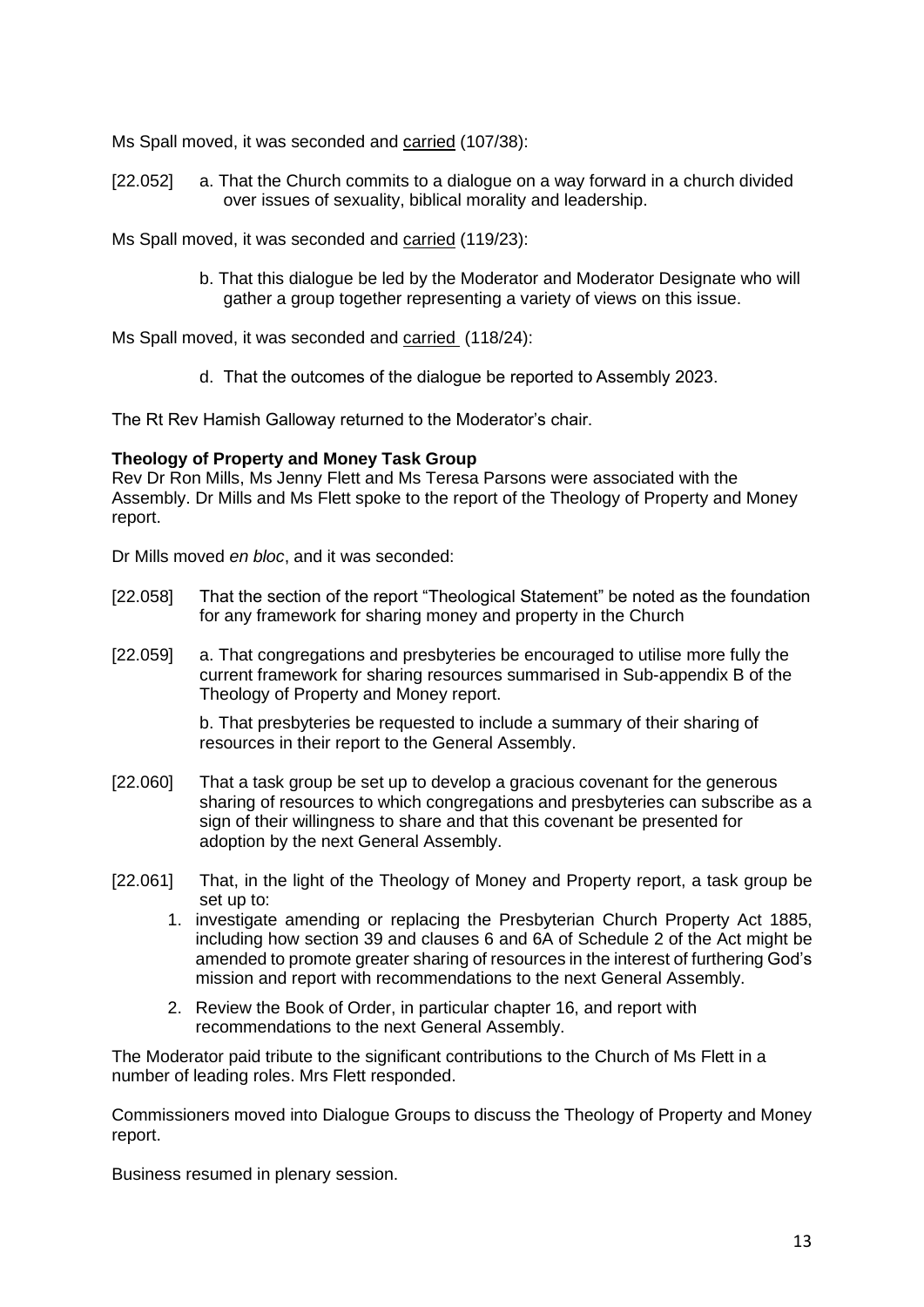The Assembly Business Work Group convenor clarified that, in relation to the Leadership Sub-committee decisions, no follow up recommendations from the Book of Order Advisory Committee were required at this time.

The Moderator introduced a video presentation in which he interviewed Presbyterian Support New Zealand staff about their work.

Business was adjourned to resume at 9 am the next morning, Friday 29 April.

#### **Minutes of Session 4 of the 2022 Special Assembly 9.00 am Friday 29 April**

Rev Dr Selwyn Yeoman led the Assembly in devotions.

# **Theological Education and Leadership Training (TELT)**

Rev Anne Stewart reported the Facilitation Group's summary of the Dialogue Group discussion of the TELT report.

The motions, having already been moved and seconded, were debated separately.

[22.034] That the partnerships with Te Aka Puaho and the Synod of Otago and Southland, in providing training for ministry and leadership, be affirmed The motion was carried (141/3).

[22.035] That the principle of all leaders and ministers in the Church being life-long learners, be affirmed.

The motion was carried (144/1).

- [22.036] That presbyteries be invited to encourage ministers, before they take up a new position, to develop a professional development plan. The motion was carried (106/39)
- [22.037] That the Council of Assembly be encouraged to implement a structure that addresses the need for lay and ordained training and the oversight of all training for the national church, as proposed in the TELT report.
- Rev Dr Jordan Redding was granted leave to introduce an amendment. He moved, and it was seconded:
- [22.073] That the Council of Assembly be asked to form a task group, to include input from the Leadership Sub-committee, the Assembly Executive Secretary, the Principal of KCML and other people with relevant expertise, to develop and implement a plan addressing the needs for lay and ordained training and the oversight of all training for the national church.

The amendment was lost (78/64).

There was extensive debate on the substantive motion [22.037]. The motion was lost (78/66).

Leave was granted to introduce a new motion.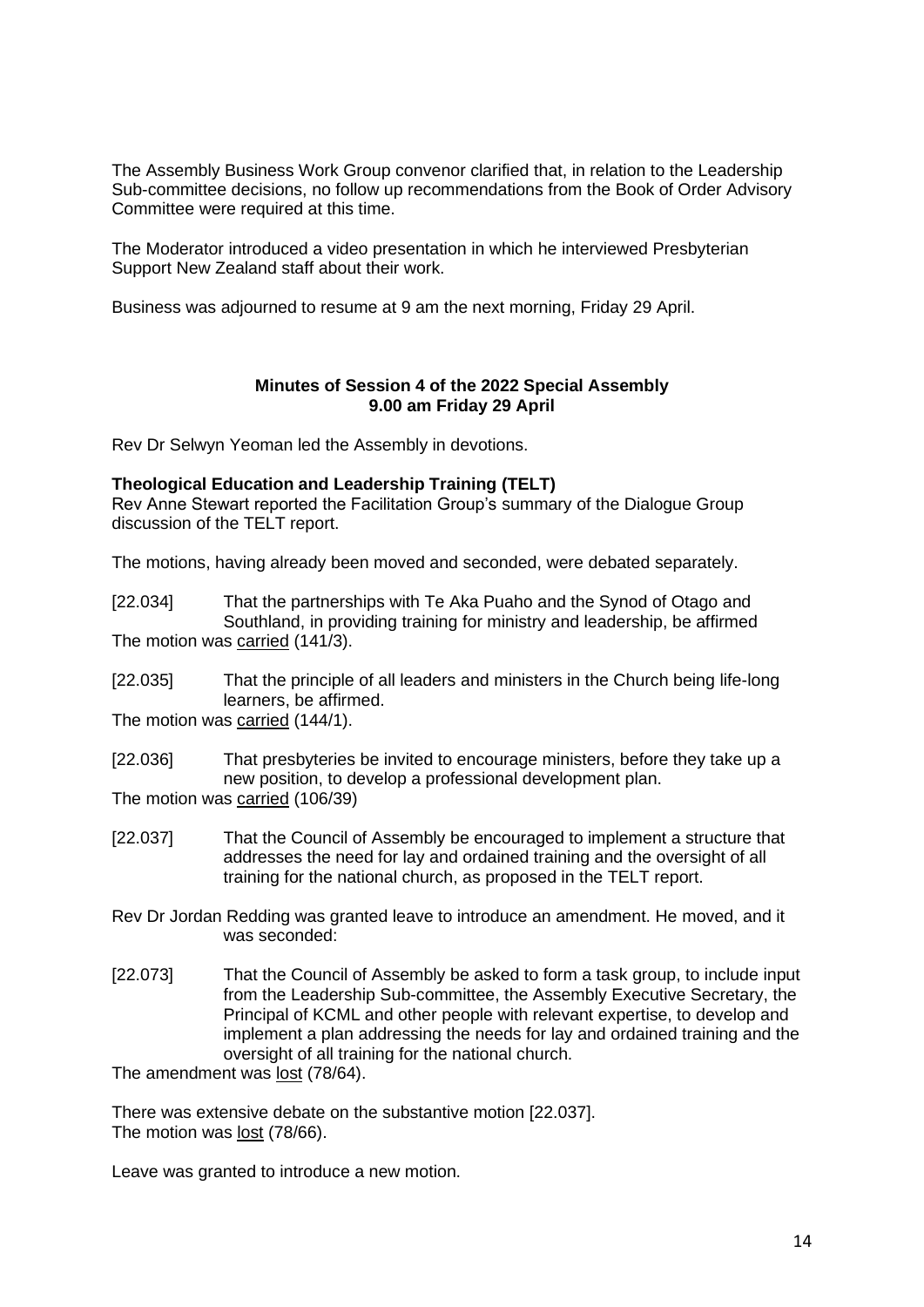Dr Redding moved, it was seconded and carried (132/3).

[22.072] That the work of the Knox Centre for Ministry and Leadership be affirmed.

Motion [022.038] was debated.

- [22.038] That the current resourcing level of the Knox Centre for Ministry and Leadership be maintained at 4.5 FTE.
- Ms Bronwyn McCall moved an amendment, which was seconded: That the current resourcing level of the Knox Centre for Ministry and Leadership be restored to 6.0 FTE.
- Rev Richard Gray moved an amendment, which was seconded: That the Council of Assembly ensure that the Knox Centre for Ministry & Leadership is adequately resourced.

Ms McCall withdrew her amendment in favour of that from Mr Gray.

- The amendment was agreed to and, when put, was then put as the substantive motion. It was carried (140/2).
- [022.038] (As amended): That the Council of Assembly ensure that the Knox Centre for Ministry & Leadership is adequately resourced.

Motion [22.039] was debated.

- [22.039] That the principle of fully funding ministry internships from the Assembly budget be adopted.
- Mr Stewart Milne moved an amendment, it was seconded and carried (131/12): That the principle of fully funding ministry internships without the need for parish contributions be adopted.

The amendment became the substantive motion.

- [22.039] (as amended): That the principle of fully funding ministry internships without the need for parish contributions be adopted.
- When put, the substantive motion was carried. (136/6)
- Motion [22.040] was extensively debated.
- [22.040] That consideration be given to developing new ministry pathway options as set out in the body of the Theological Education and Leadership Training report.
- Dr Redding moved an amendment, which was seconded, to add the words "through a rediscovery of the theology of commissioning" after "pathway options" to the original motion.

The amendment was lost. (85/54)

The original motion [22.040], when put, was carried. (90/49)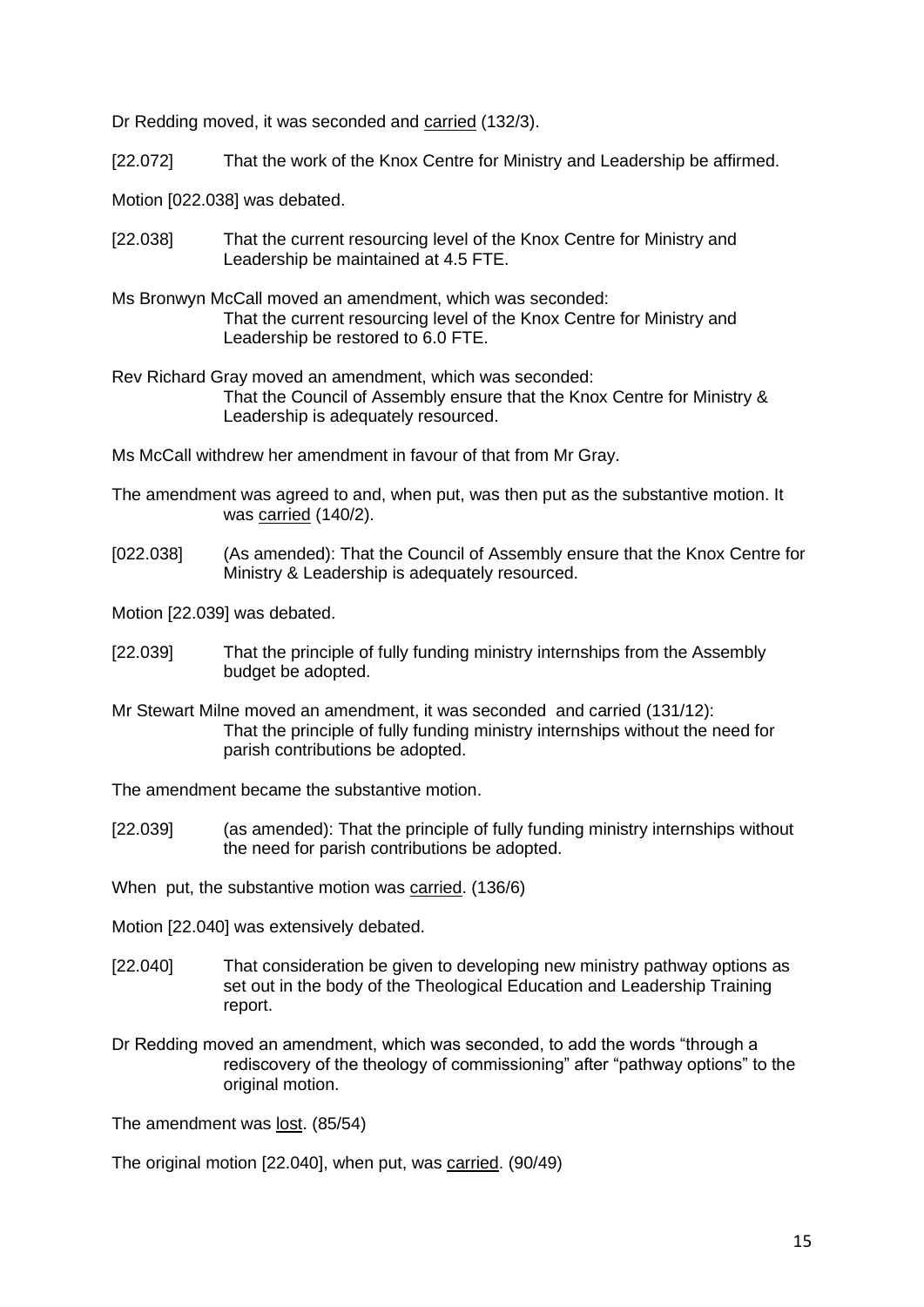# **Proposal 12: Theology of ordination**

Motion [22.042], having earlier been moved and seconded, was debated.

[22.042] That the Doctrine Core Group prepare a statement for the next General Assembly that updates the theology of ordination of the Presbyterian Church of Aotearoa New Zealand, including a theology of baptism as it relates to ordination, and that any proposals to develop a new Order in the Church be considered after the Assembly accepts an updated statement.

Jonathan McLeay moved an amendment, which was seconded, that the words after "ordination" be deleted from the statement.

The amendment was lost. (70/63)

The original substantive motion [22.042], when put, was carried.(110/27)

There was no debate on Motion [22.041]. When the motion was put, it was carried. (133/1)

[22.041] That the Church express its appreciation for the initiatives undertaken by the Presbyterian Research Centre in developing their online presence and collaborating and connecting to further align their resourcing with the needs of ministers and the wider Church.

The Moderator expressed the Church's appreciation for the work undertaken, over several years, by the members of the TELT Task Group.

The Assembly Business Work Group Convenor advised that the planned Mahi Tahi dialogue groups would not proceed, but consultation would be undertaken directly with presbyteries and church councils.

Business was adjourned to resume at 1.30 pm.

#### **Minutes of Session 5 of the 2022 Special Assembly 1.30 pm Friday 29 April**

The Moderator introduced the second of his resourcing sessions, which featured a variety of congregations explaining how they coped with needing a greater online presence.

# **Interchurch Bioethics Council (ICBC)**

Dr Joy McIntosh was associated with the meeting.

Dr McIntosh spoke to the ICBC report and responded to questions. There was brief debate.

Dr McIntosh moved, it was seconded and carried (124/8):

[22.063] That, on the issue of climate change, all ministry units within the Presbyterian Church be asked to undertake the "Eco Church" survey developed by A Rocha [https://www.ecochurch.org.nz/self-assessment-w](https://www.ecochurch.org.nz/self-assessment-)orksheet) and choose one action point from each suggested area (worship and teaching, church buildings, church land, community engagement and sustainable living) to complete over the coming year.

The Moderator voiced the Church's appreciation for the work of ICBC.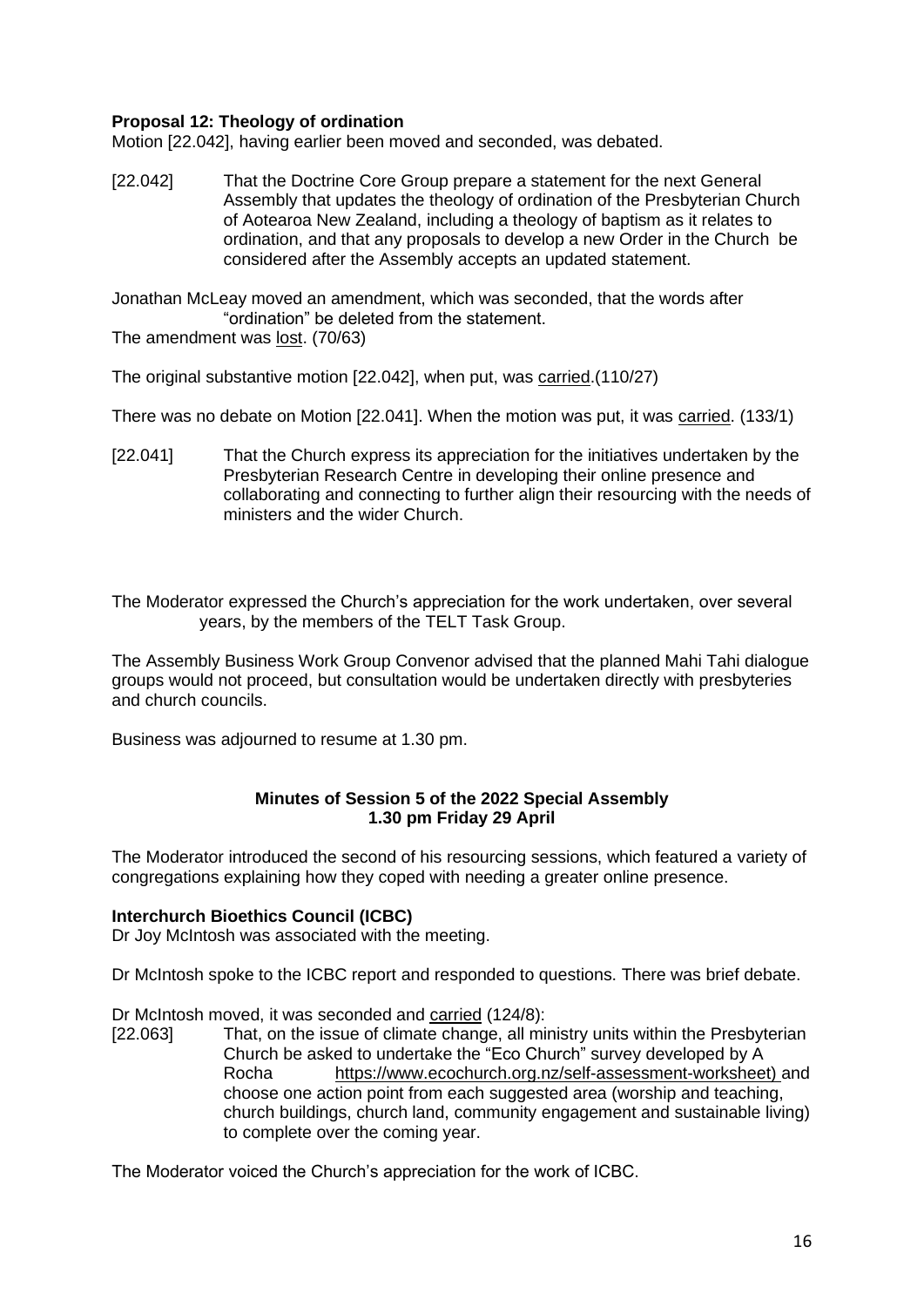# **Proposal 6: Eco Church**

Rev Dr Jordan Redding spoke to this proposal. There was brief debate.

Dr Redding moved, it was seconded and carried (112/20):

- [22.065] a. That the Presbyterian Church become a denominational partner of Eco Church NZ.
	- b. That presbyteries and congregations be encouraged to join Eco Church NZ.

#### **Theology of Property and Money**

Rev Chris Elliot, Facilitation Group, reported feedback from Dialogue Groups on the proposals of the Theology of Property and Money Task Group. She noted a number of common concerns and areas where there were contrasting views.

Rev Dr Ron Mills moved, it was seconded and debated:

[22.058] That the section of the report "Theological Statement" be noted as the foundation for any framework for sharing money and property in the Church.

The motion was lost (74/59).

Dr Mills moved, and it was seconded:

[22.059] a. That congregations and presbyteries be encouraged to utilise more fully the current framework for sharing resources summarised in Sub-appendix B of the Theology of Property and Money report. b. That presbyteries be requested to include a summary of their sharing of resources in their report to the General Assembly.

There was brief debate. Te Aka Puaho Moderator Marina Rakuraku was invited to express Te Aka Puaho's view on the matter.

The motion was carried (112/22).

Dr Mills moved, and it was seconded and lost (38/97):

[22.060] That a task group be set up to develop a gracious covenant for the generous sharing of resources to which congregations and presbyteries can subscribe as a sign of their willingness to share and that this covenant be presented for adoption by the next General Assembly.

There was brief debate.

Dr Mills accepted an amendment to the original motion, which was seconded, and the motion as amended was carried (117/20):

[22.061] That, in the light of this report, a task group be set up to: 1. Investigate amending or replacing the Presbyterian Church Property Act 1885, to promote greater sharing of resources in the interest of furthering God's mission and report with recommendations to the next General Assembly.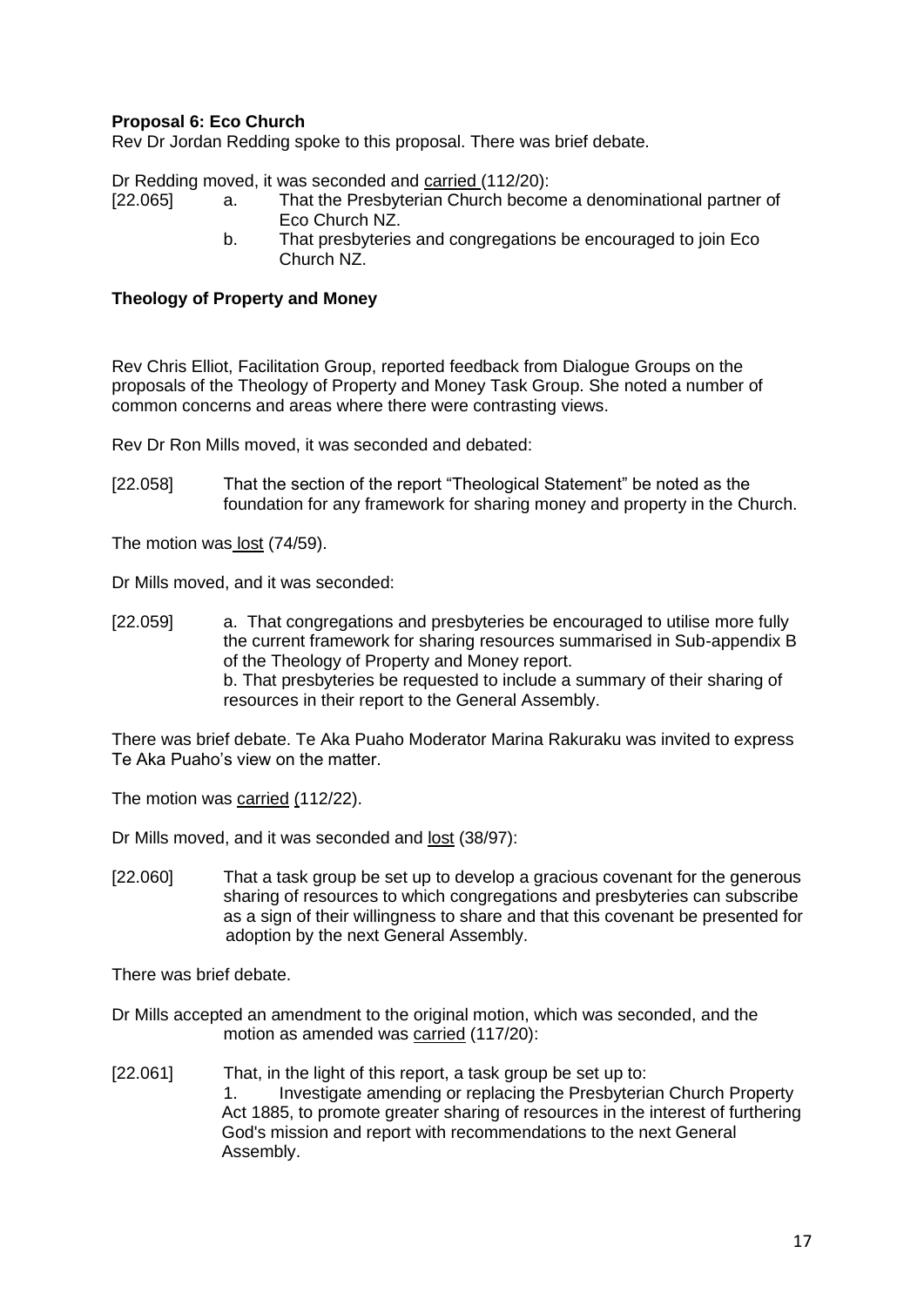2. Review the Book of Order, in particular Chapter 16, and report with recommendations to the next General Assembly.

# **Proposal 1: Church Property Sales**

Rev Ryhan Prasad spoke to this proposal. He accepted a friendly amendment to include the words "for purchase" after the words "be offered." He responded to questions for clarification.

Mr Prasad moved, it was seconded and carried (121/12):

[22.064] That those bodies responsible for the sale of Church-owned land and/or buildings offer these assets for purchase to relevant Maori entities before the asset goes on to the open market.

# **Proposal 5: Criminal Justice**

Leave was granted to withdraw a proposal on Criminal Justice on the understanding it would be brought to the next General Assembly.

#### **Proposal 9: Mission Enterprise Fund**

Mr McBride advised that this proposal was fallen from, as the Assembly had already affirmed the PressGo Board's administration of the Mission Enterprise Fund.

- (Fallen) [22.066] *That the requirement for ten percent of the net sale proceeds of property to be transferred to the Mission Enterprise Fund be removed.*
- (Fallen) [22.067] *That the proceeds from the sale of surplus parish and presbytery property be required to be vested with the presbytery to be used for missional work within that presbytery.*

# **Proposal 10: Other recognised ministries**

Leave was granted to withdraw this proposal as it was acknowledged that the Book of Order already provides for the actions the proposal sought.

#### **Proposal 11: Minister Teams**

The Rev Martin Stewart spoke to the proposal. He responded to questions for clarification.

Mr Stewart moved, it was seconded: and carried (127/9):

[22.069] That, when a minister applies to resign their charge, the presbytery be required to notify any other ministers in the team and to seek their views.

Mr Stewart moved, it was seconded and carried (133/3):

[22.070] That the Book of Order Advisory Committee be asked to draft an amendment to Book of Order 10:23 (5) to include reference to any other ministers when there is a ministry team.

# **Dialogue Groups**

Commissioners moved into their Dialogue Groups for a debrief and farewell.

# **Comprehensive Vote of Thanks**

Rev Ryhan Prasad proposed a comprehensive vote of thanks, naming the many groups and individuals who had contributed to the successful operation of the Special Assembly. The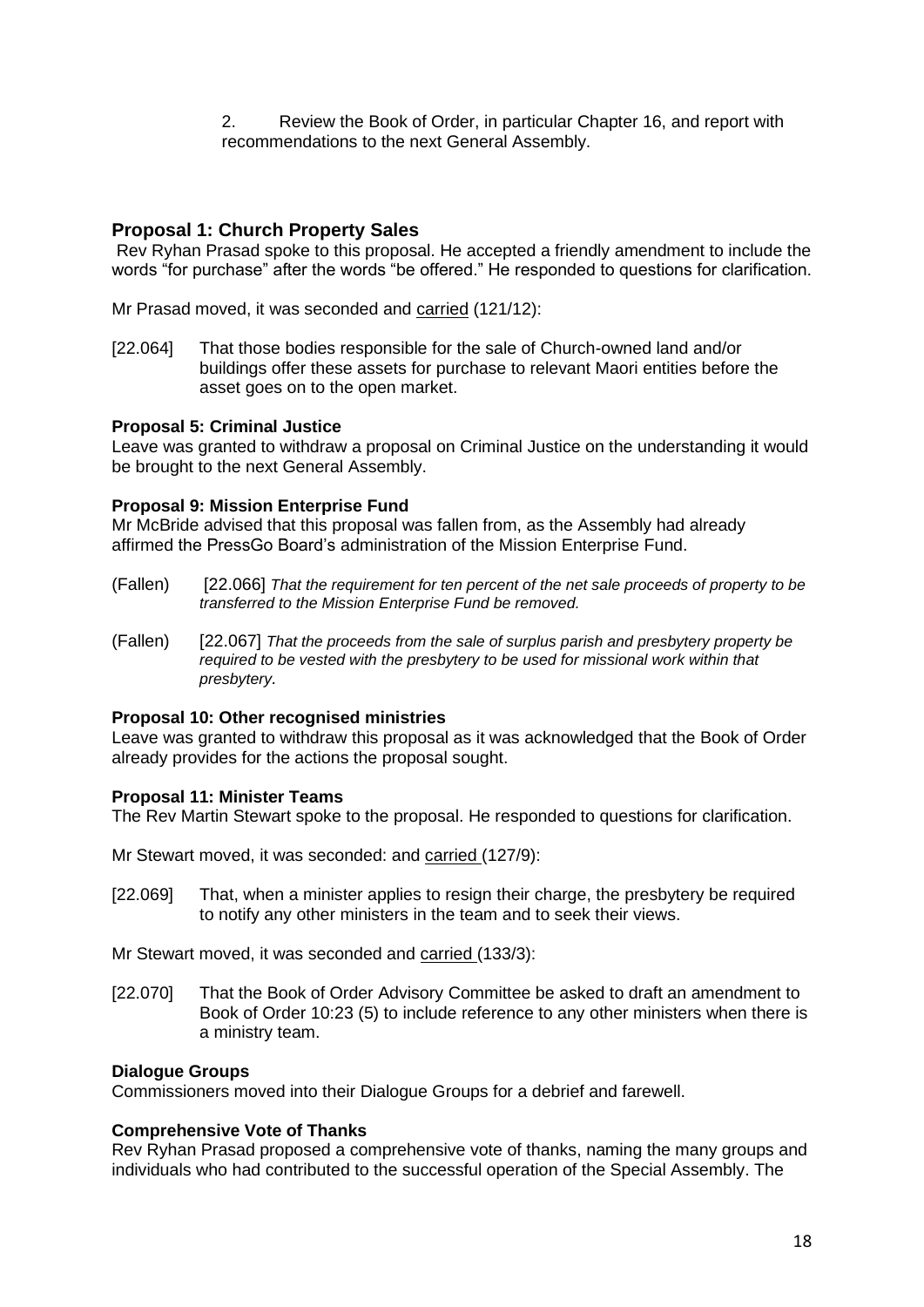Assembly expressed its appreciation by virtual applause.

#### **Adjournment**

The Clerk of Assembly declared the business of the 2022 Special Assembly concluded, and that Assembly stood adjourned to meet again within the bounds of Northern Presbytery in 2023, at a date and time to be determined.

Th Moderator gave a closing reflection and pronounced the Benediction.

| Confirmed | 18 May 2022 |
|-----------|-------------|
|           |             |
|           |             |

Moderator **metallicity** in the metallicity of the metallicity of the metallicity of the metallicity of the metallicity of the metallicity of the metallicity of the metallicity of the metallicity of the metallicity of the m

Clerk …………………….

#### **Appendix to the Minutes of the 2022 Special Assembly**

#### **Memorial Minute**

# **The Rev Ned Eric Ripley QSM, JP (1933-2018)**

Ned Ripley was born on 23 January 1933 and grew up in American Samoa.

He trained for ministry with the Congregational Church in Auckland. The Congregational Assembly voted in 1969 to join with the Presbyterian Church of New Zealand and at the Presbyterian General Assembly that year a service of reception was held and former Congregational ministers and churches were welcomed. Ned was one of these.

Ned served at Otara Pacific Island Church, South Auckland Presbytery, from 1966 until July 1981. He was appointed Dean of Māori and Polynesian Studies at the Theological Hall in Dunedin. He began in August 1981 and was formally inducted into the role on 27 February 1982. Ned retired from the role at the end of 1989.

Ned had outstanding qualities and breadth of sympathies. He raised both the bi-cultural and multi-cultural nature of the life of the Church and wider society. He was awarded the Queen's Service Medal for Public Services (QSM) in 1982.

Ned saw and lived out the deanship as a teaching role, a representative role, a spiritual role and a pastoral role. Together with his late wife Alice, whom he had married in 1959, they were regarded as 'Father' and 'Mother' by many Pacific Island students. Ned's pastoral care for and of these students cannot be over emphasised.

He enabled students to leave their wider families to travel to the Theological Hall and feel the same security and warmth their own families would provide. He also had the ability to draw in other students to feel the warmth of language and culture and tradition of the Pacific.